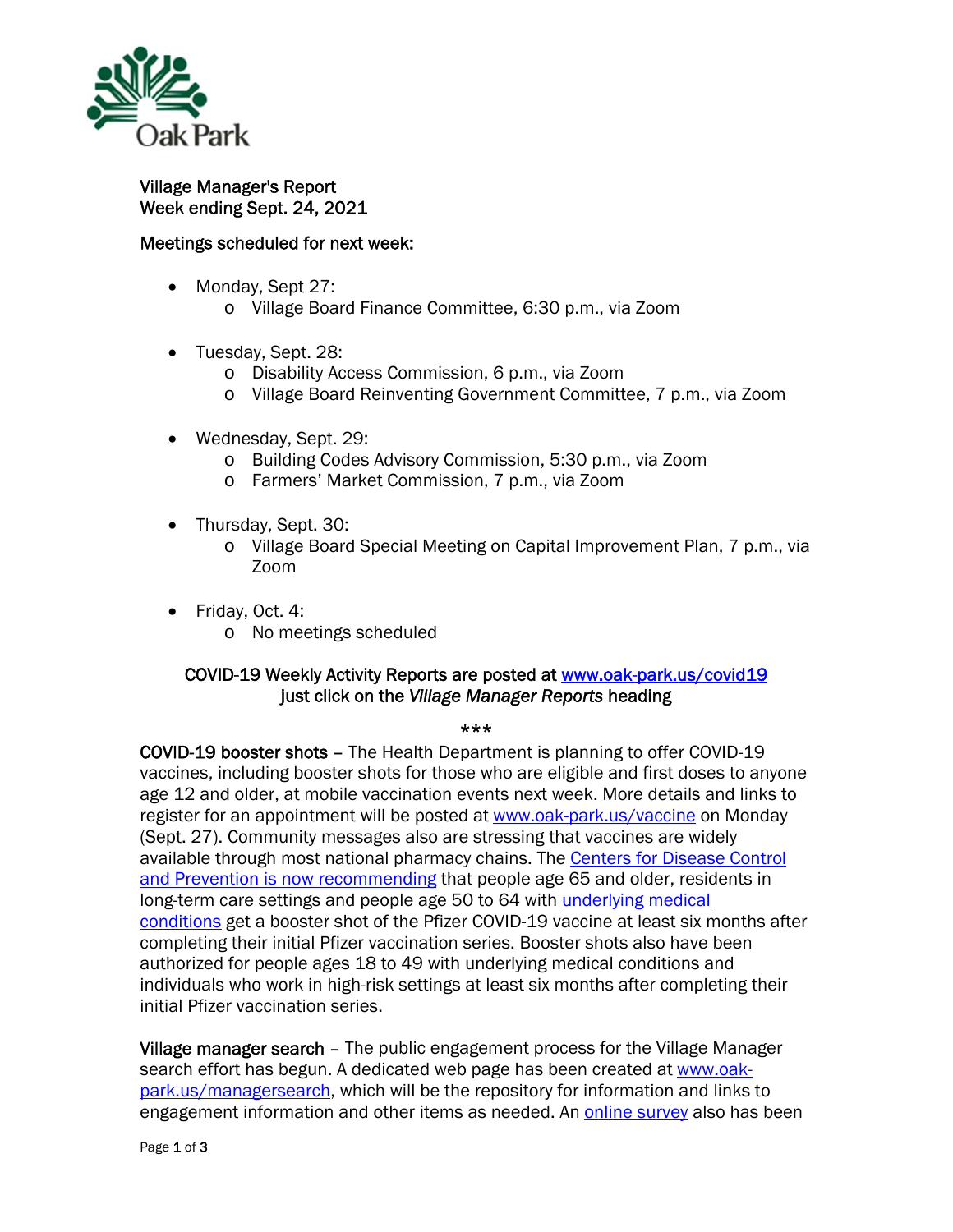created and meetings set for businesses and other stakeholders, as well as for residents. An in-person community forum is set for 2 p.m., Oct. 9 at the main Library and a virtual forum is set for 6:30 p.m., Oct. 12. More details and links are on the website, along with information about the specific stakeholder sessions. Village staff also is being asked to share their views on the characteristics and traits they belief the new Village Manager should possess. Community outreach is planned to garner citizen participation in the process.

Avenue paving delayed, but underway – Rain delays made our previous celebrations of the early paving of Oak Park Avenue premature. However, paving did at last get underway late this week on portions of the roadway, keeping us well ahead of the original November timetable. With good weather in next week's forecast, the Village Engineer remains optimistic that paving will be completed next week from Roosevelt Road to North Avenue, except for in the Hemingway Business District where streetscape opportunities are being explored. Once the final paving is completed, work will turn to installing traffic control pavement markings and repairing parkways disrupted by the construction. The latest updates on the Oak Park Avenue project are posted at www.opaveanew.com.

Feedback sought on parking pilot – An online survey to gather public input on a parking pilot program is set to open Monday (Sept. 27). Residents will be asked about the various policies enacted within the pilot area such as standardized parking limits, exemptions, meter time extensions and graduated pricing at pay stations. Survey results will be used to help determine if aspects of the pilot program should remain in place and/or implemented in other areas of the Village. The Village Board approved the pilot program in 2019 to test ways of simplifying parking restrictions and regulations. The parking pilot area is bound by Harlem Avenue east to Oak Park Avenue and South Boulevard south to Harrison Street, including portions of the adjacent business districts. While the online survey is directed to those who park within the pilot area, the survey is open to the entire community. Click here to take the survey…

Health Department begins re-certification process – The Oak Park Department of **Public Health has begun the process of conducting a community health assessment** and preparing a strategic plan. As a state-certified health department, staff must complete a community health assessment and strategic plan (IPLAN) every five years to maintain the certification. The first step in the process to seek community feedback. Oak Park residents and other community stakeholders are invited to provide comments on the proposed scope of the plan, including whether any topics should be added or removed. Comments may be provided either online at www.oakpark.us/iplanfeedback or by email to health@oak-park.us.

High school parking garage repairs – A Village contractor this week began building an enclosure to protect the elevator system at the municipal parking garage at Oak Park and River Forest High School. Since the garage was built in 2003, exposure to the elements has plagued the elevator and frequently taken it out of service. The Village Board approved the \$73,450 project in July 6. The project is expected to take about eight weeks to complete.